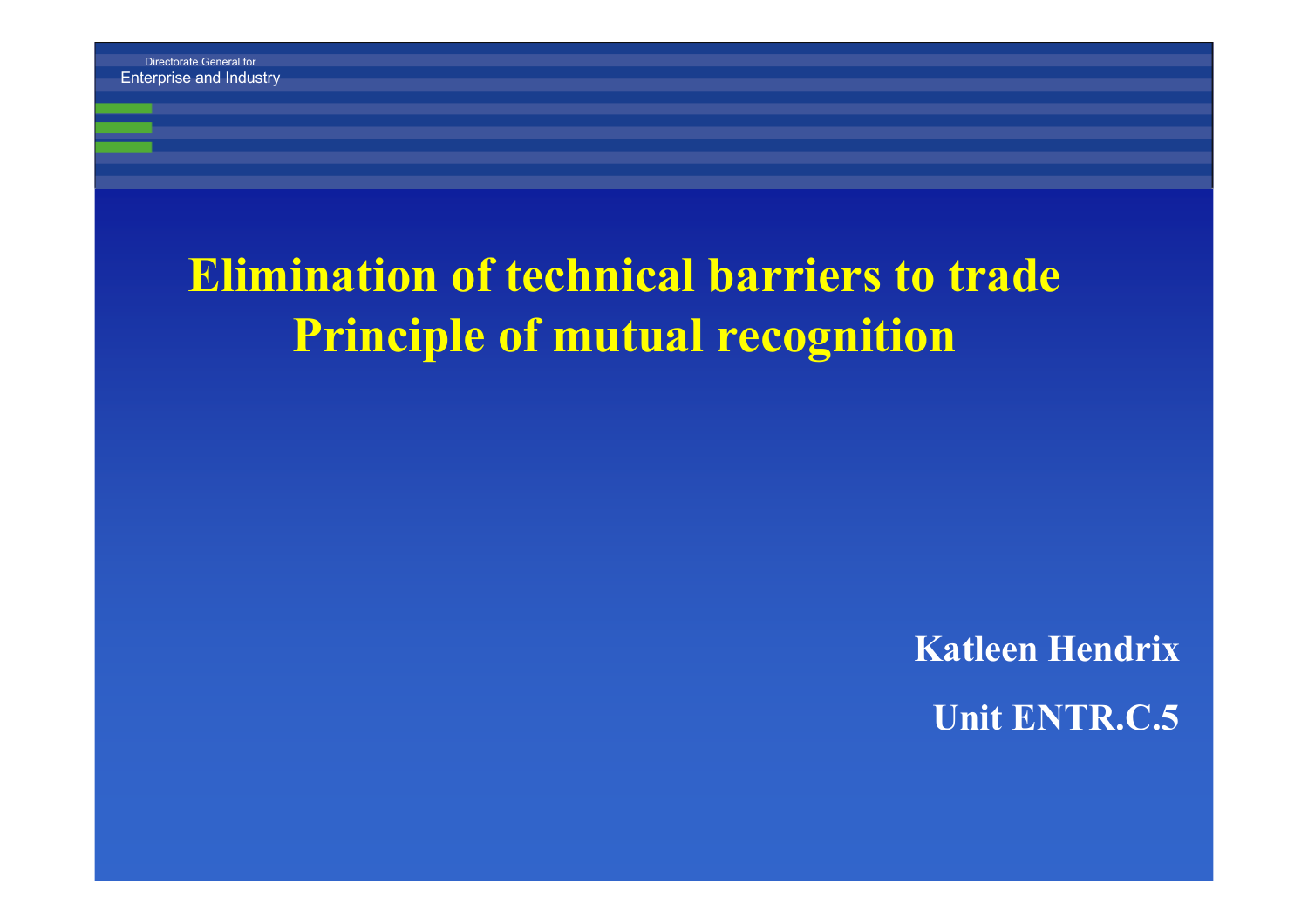## **Elimination of technical barriers to trade The underlying principle**

#### ¾ **Article 28 EC:**

¾ **"Quantitative restrictions on imports and all measures having equivalent effect shall be prohibited between Member States."**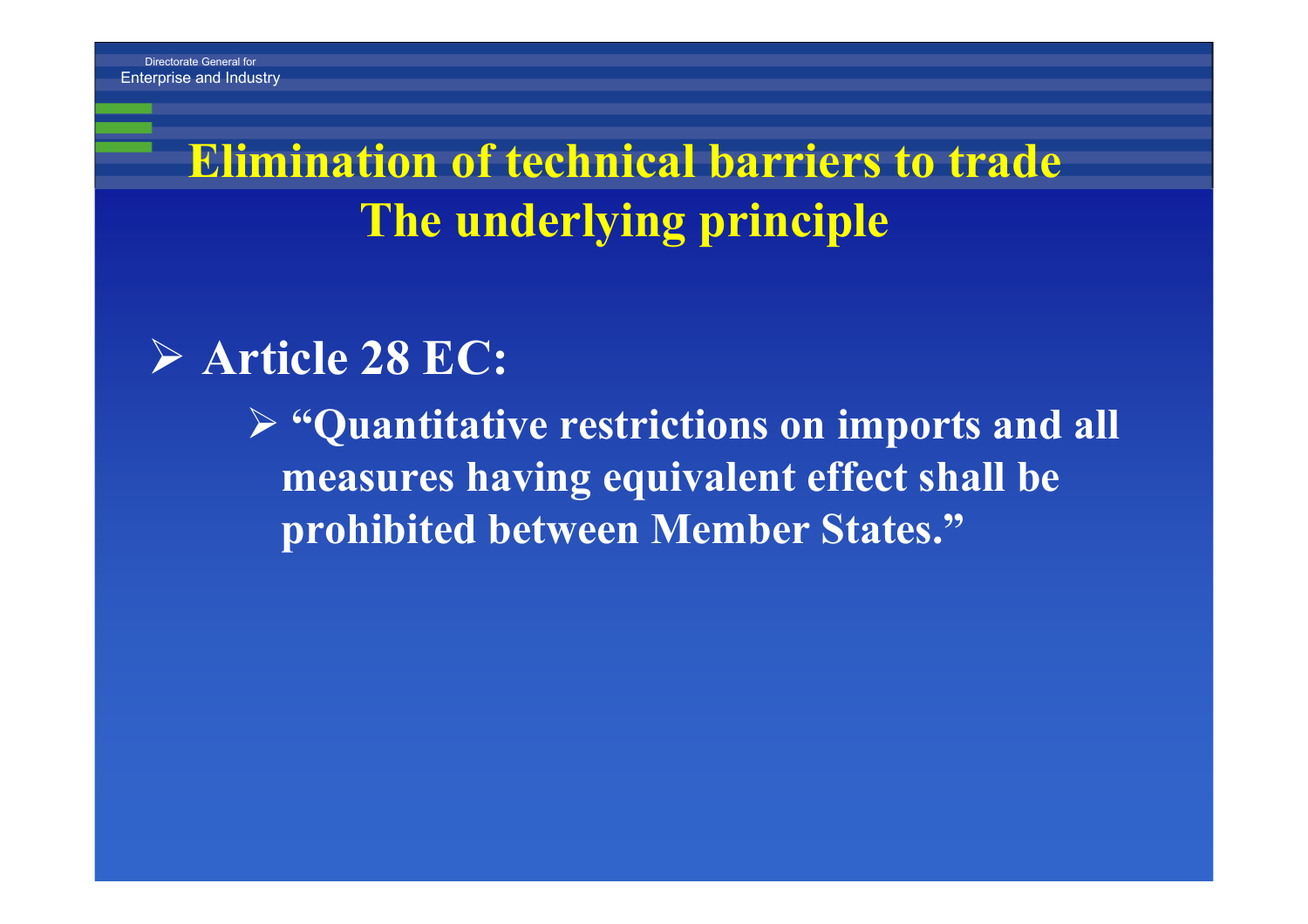# **Elimination of technical barriers to trade The underlying exceptions**

#### ¾**Article 30 EC:**

¾**"The provisions of Article 28 (…) shall not preclude prohibitions or restrictions (…) justified on grounds of public morality, public policy or public security; the protection of health and life of humans, animals or plants, the protection of national treasures possessing artistic, historic or archaeological value; or the protection of industrial and commercial property. Such prohibitions or restrictions shall not, however, constitute a means of arbitrary discrimination or a disguised restriction on trade between Member States."**

¾**Mandatory requirements (ECJ case law)**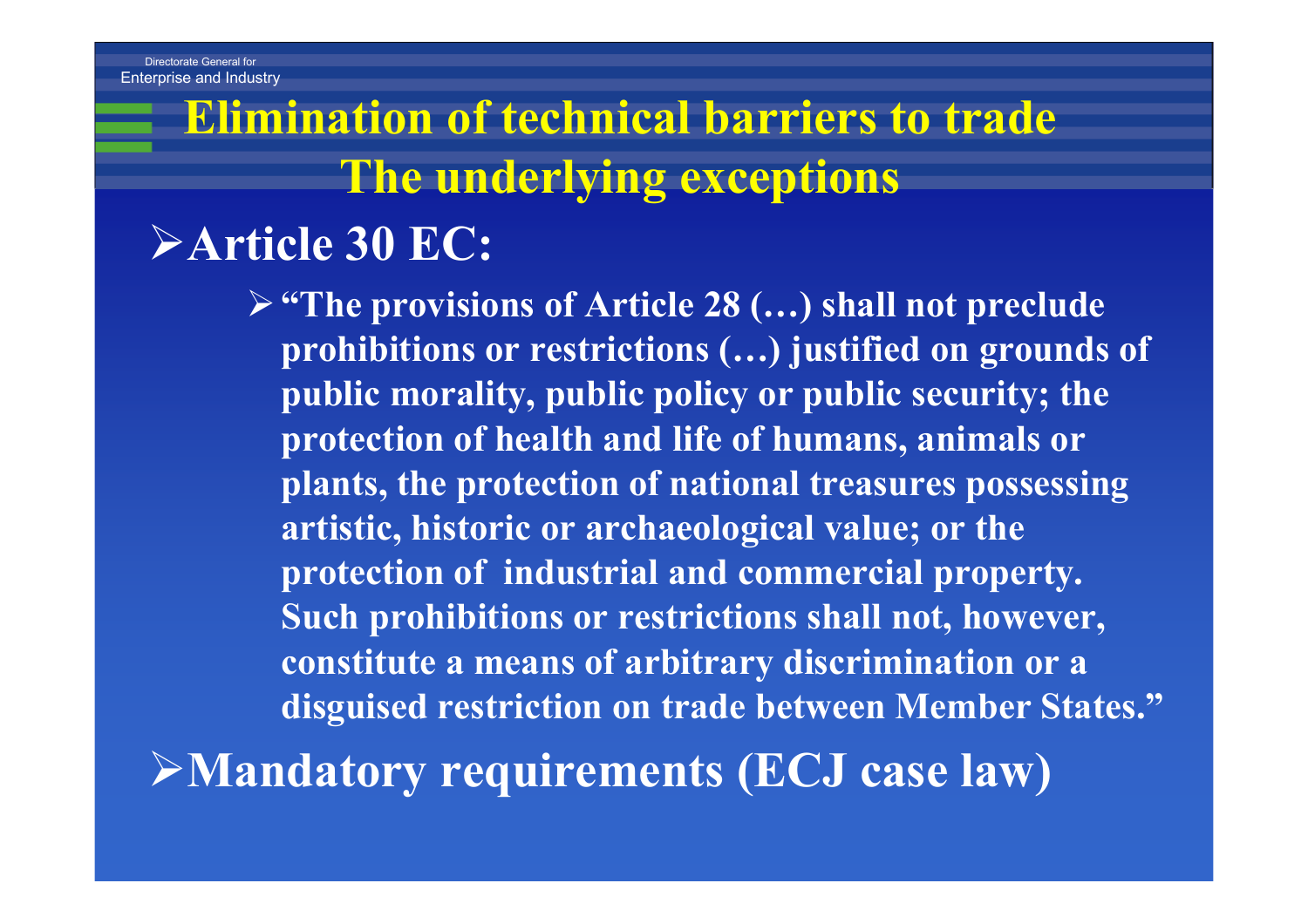**Elimination of technical barriers to trade Notion of technical barriers to trade**

#### ¾**A technical rule =**

¾**A technical specification defining the characteristics required of a product, such as** 

- ¾**its composition,**
- ¾**its presentation, or**

¾**testing and test methods within conformity assessment procedures**

¾**Which is obligatory, in law or in fact, to market or use the product in the MS of import**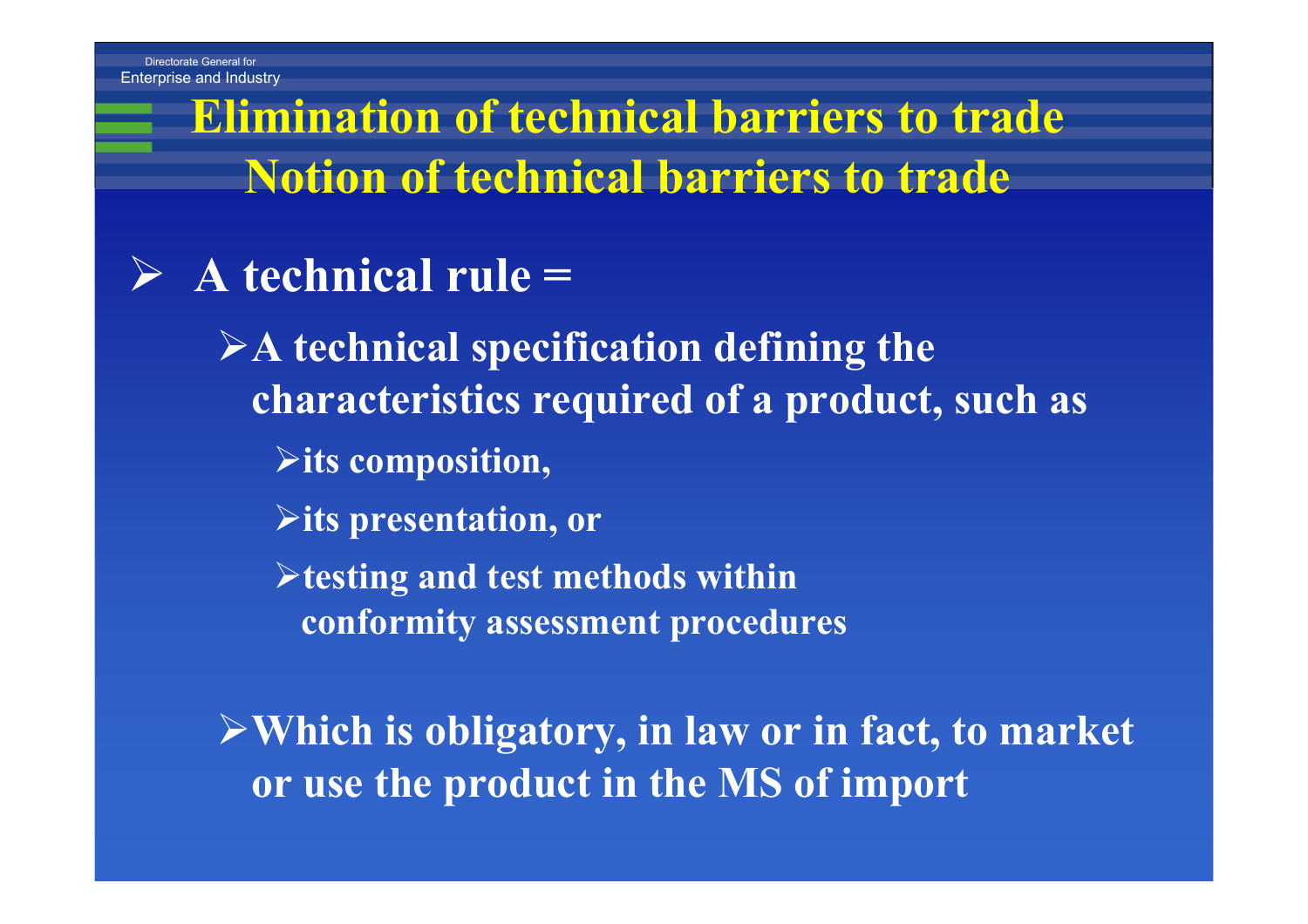**Elimination of technical barriers to trade Notion of technical barriers to trade**

- ¾ **A technical rule may impede access of product to another MS!** 
	- ¾**If the MS of import imposes its own technical rules in the product, the economic operator may be obliged to:**
		- ¾**withdraw from the market of MS of import**
		- ¾**adapt his products according to MS of import**
		- ¾**incur additional costs**
- ¾ **In that case, it is a barrier to trade**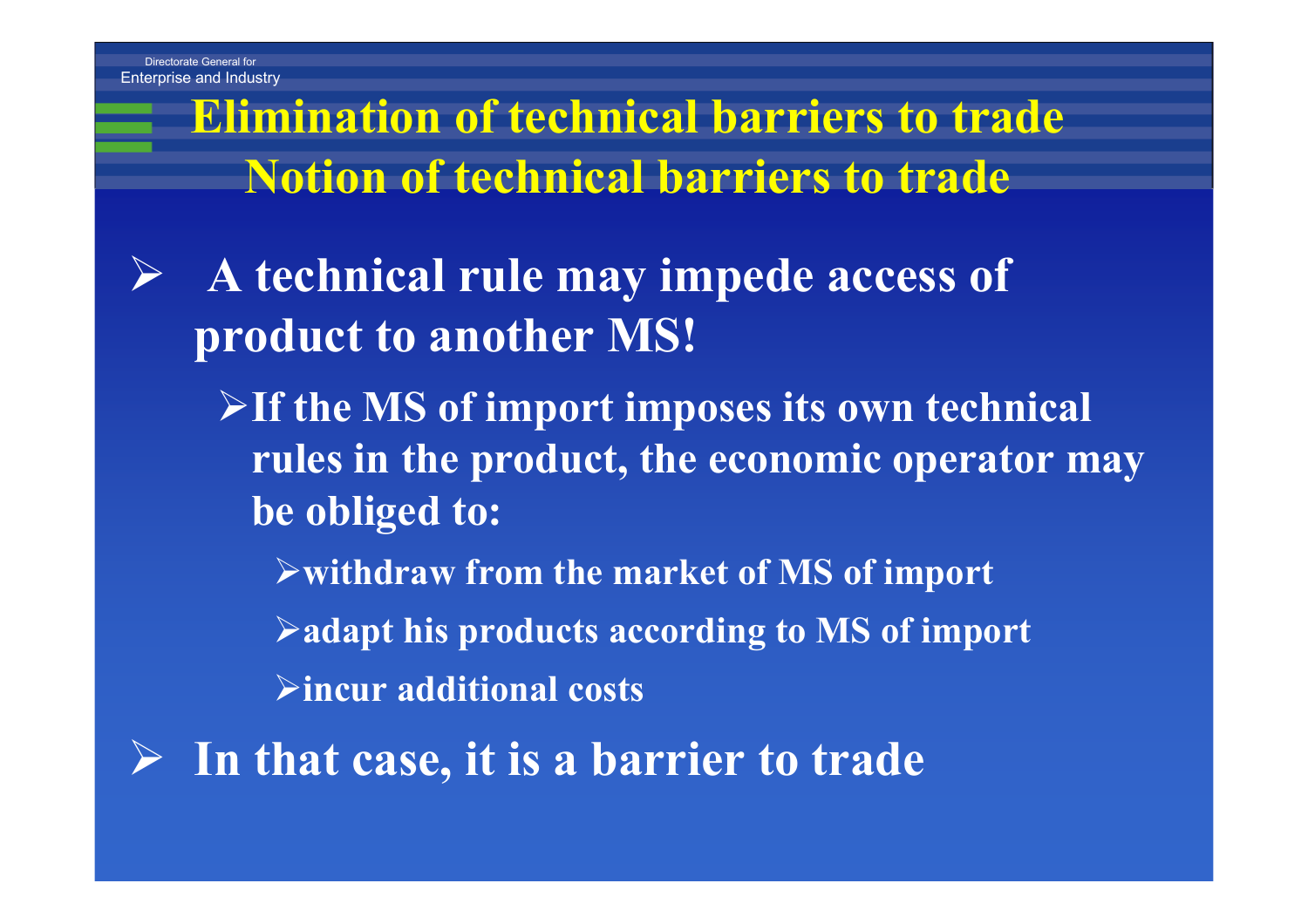Enterprise and

**Elimination of technical barriers to trade Examples of technical barriers to trade**

¾ **German purity law for beer: rules banning additives in beer**

## ¾ **Cheese must have a prescribed minimum fat content**

¾ **Margarine must be sold in cubic packaging so as to distinguish it from butter**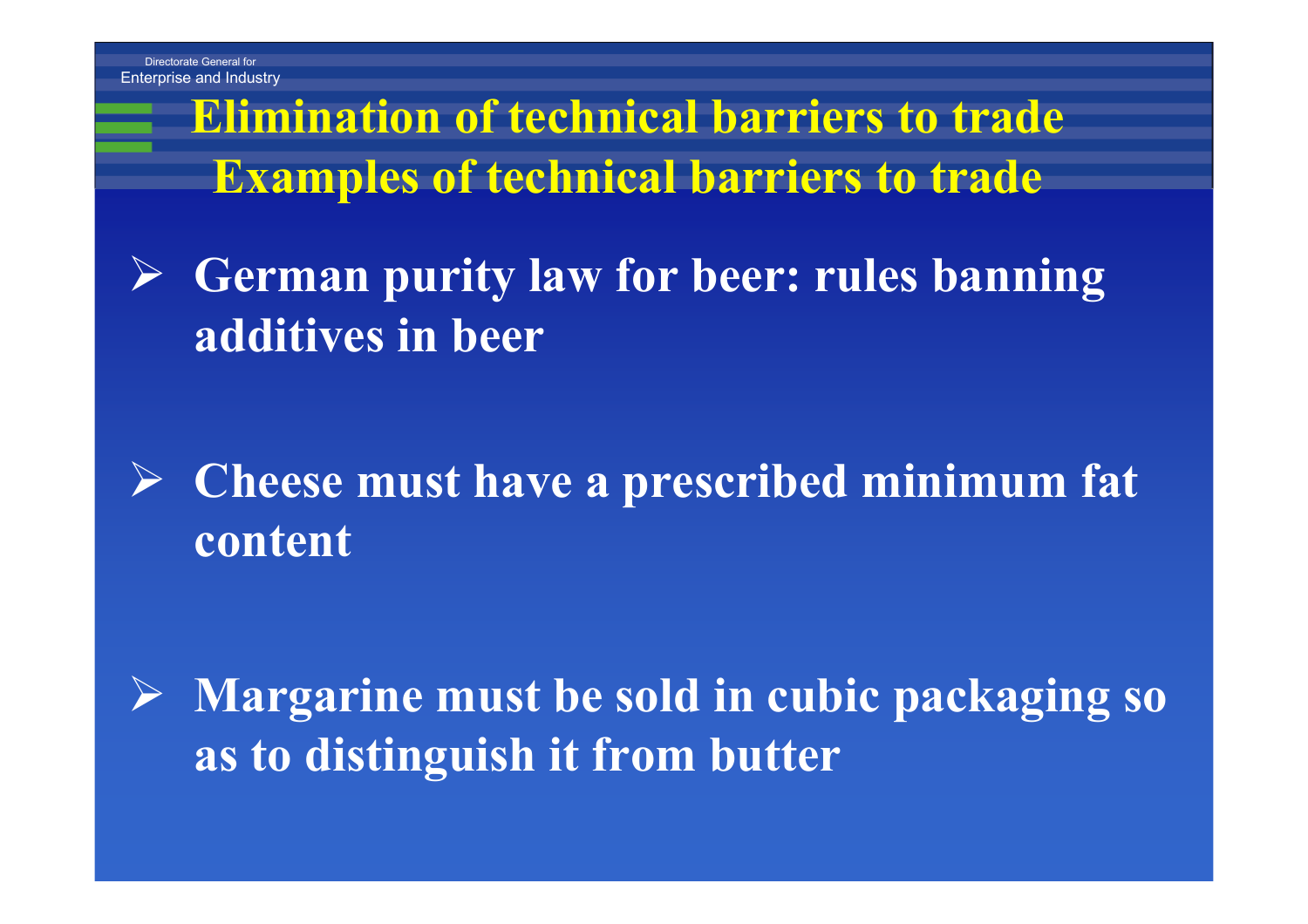Enterprise and

**Elimination of technical barriers to trade Principle of mutual recognition**

#### ¾**European Court of Justice, « Cassis de Dijon » (Case 120/78):**

**no MS may prohibit the sale of a product lawfully manufactured or placed on the market in another MS, even if this product is manufactured according to technical or qualitative rules which are different from the rules which it imposes for its own products**

¾**In other words: products lawfully manufactured or placed on the market in a MS must move freely between MS**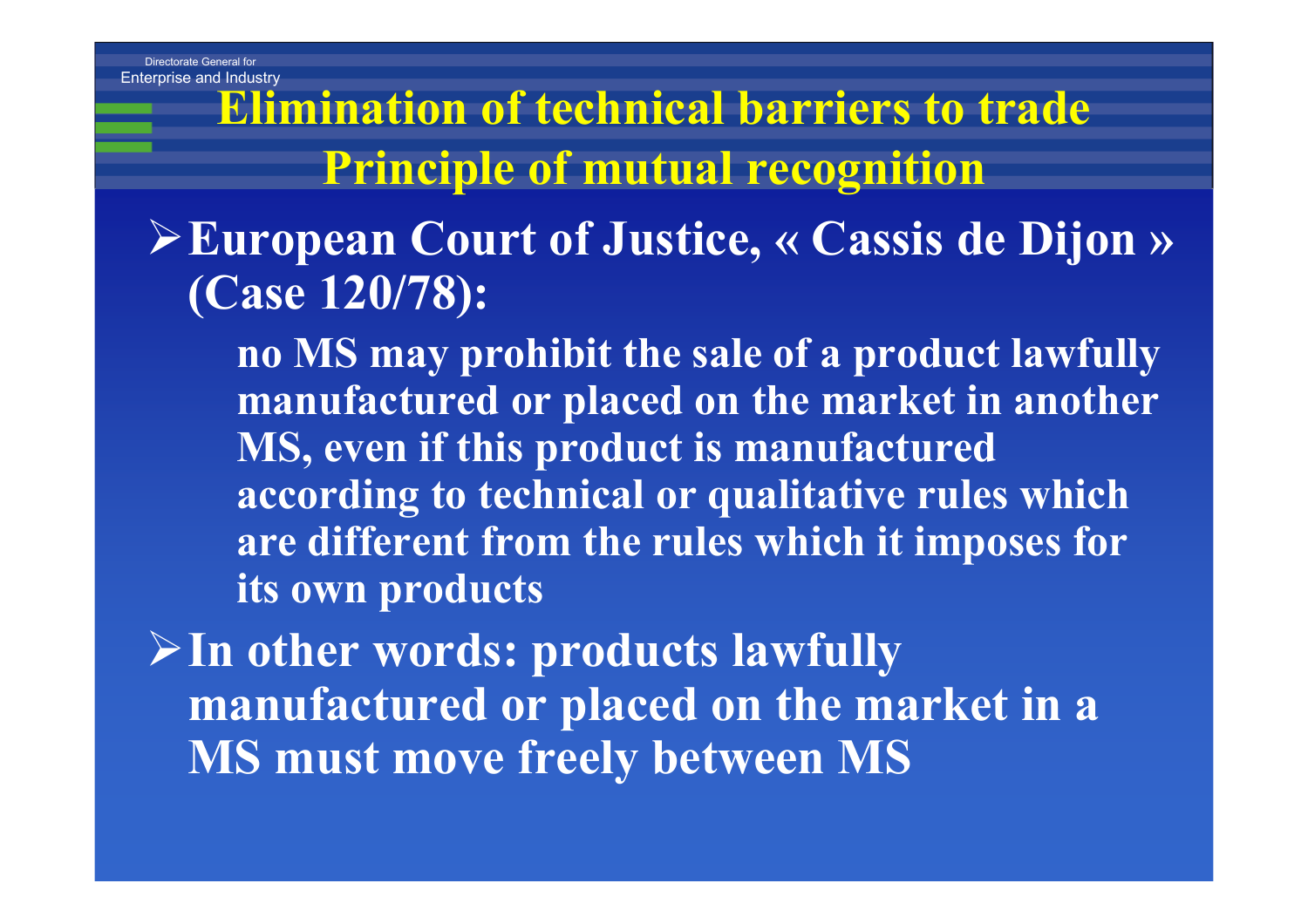## **Principle of mutual recognition Qualification**

#### ¾**However,**

**restrictions imposed by the MS of import are possible, provided that they are justified for the reasons given in Article 30 EC or for the mandatory requirements recognised by the ECJ**

¾**Member States remain competent to decide on level of protection to afford to their population**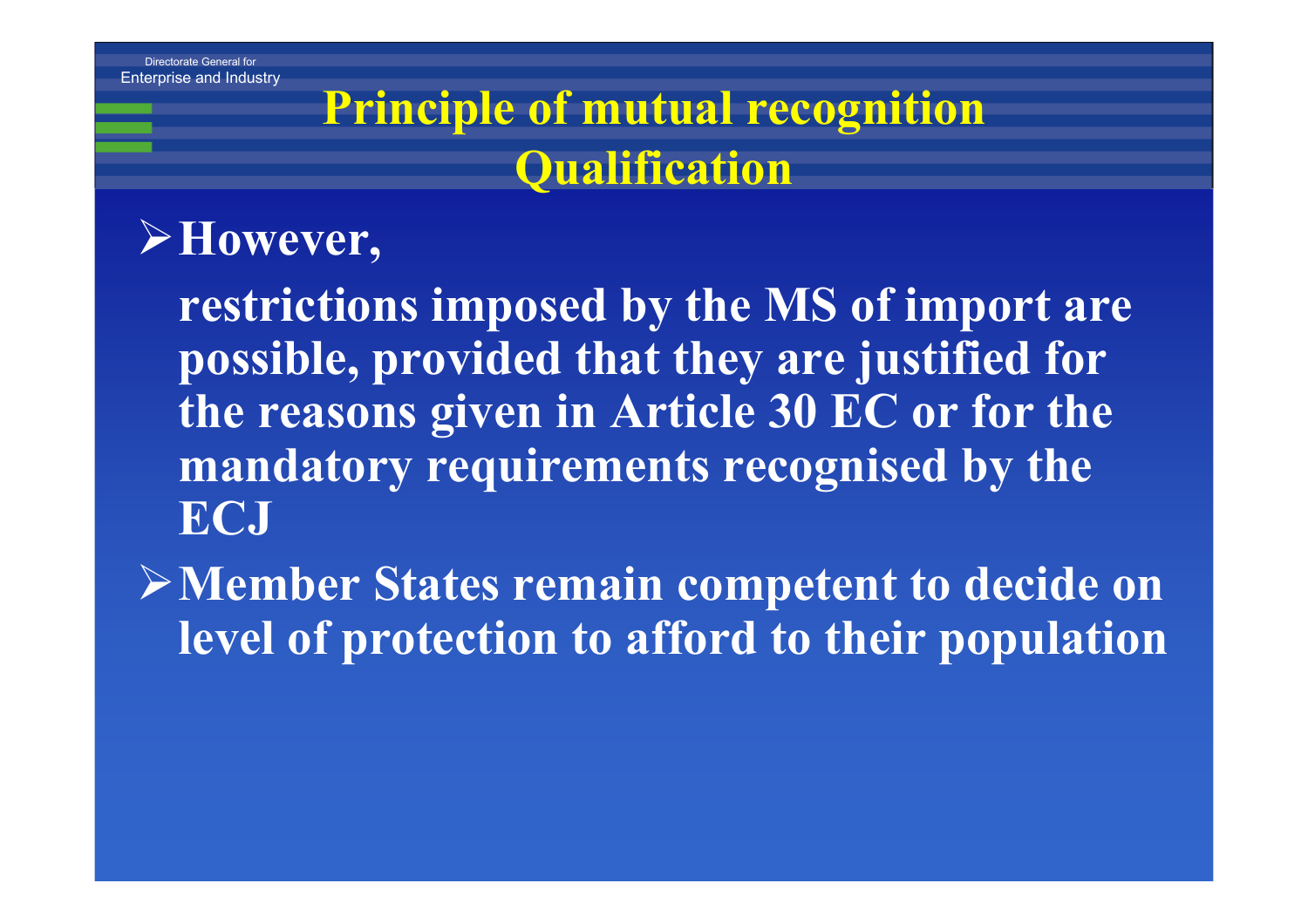## **Principle of mutual recognition Back to the principle**

- ¾ **But, if the product provides an equivalent level of protection of the legitimate interests involved (cf. Article 30, mandatory requirements), then the MS of import must allow the placing on its market of the product**
- **= principle of mutual recognition**
- ¾ **This does not only apply to products manufactured or placed on the market in another MS, but also to:**
	- **Products manufactured in EFTA States**
	- **Products manufactured or placed on the market in Turkey**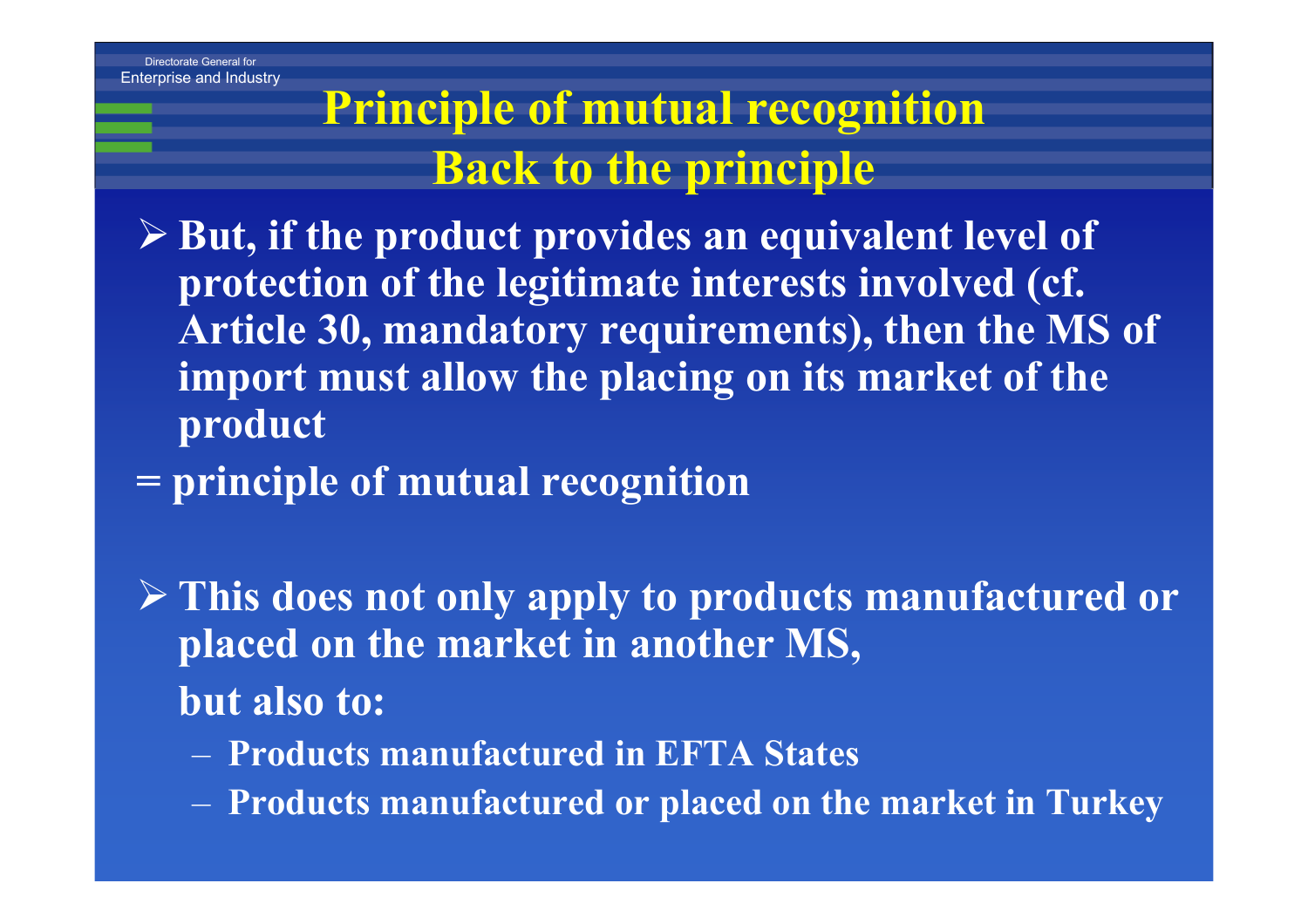**Principle of mutual recognition MS right of scrutiny**

¾**Mutual recognition does not apply automatically in all cases**

¾**MS of import has the right to verify equivalence of level of protection provided by the product compared with level of protection offered by its own national rules**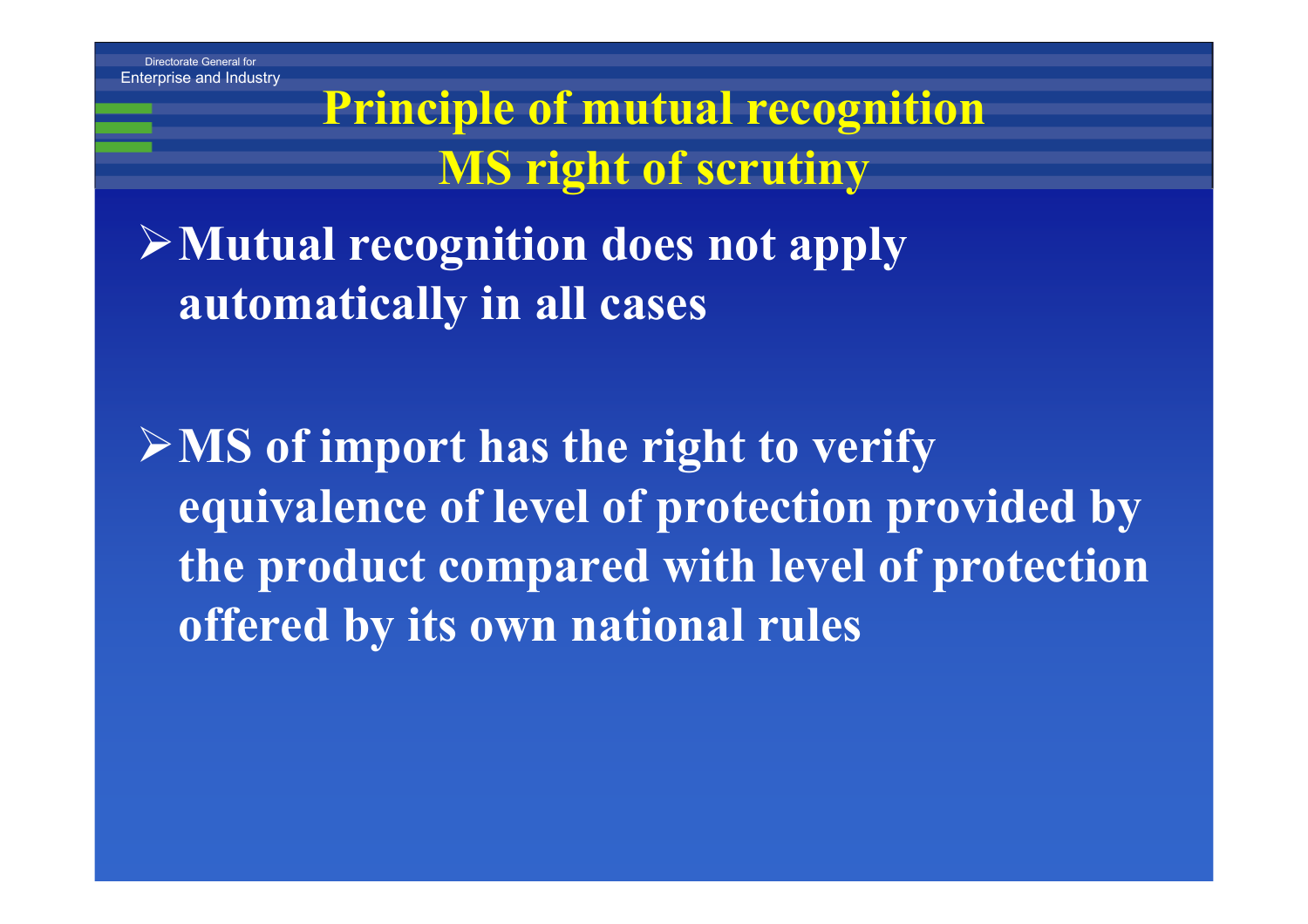## **How to apply the MS right of scrutiny**

- • **Collecting the necessary data**
	- **From the economic operator in the first place**
	- **Cannot duplicate controls that have already taken place**
- **Verification of the equivalence of levels of protection**
	- **Conformity of product with rules of MS of origin: level of protection of those rules may help, but is not decisive: product may offer higher level**
	- **Identify applicable national rules of MS of import**
	- **Applying those rules must be justified, necessary, proportionate**
- **Results of the assessment and communicating them to the applicant**
	- **Communicate as soon as possible with all the facts of the case**
	- **Demonstrate the legitimate interest, necessity, proportionality**
	- **Right to submit comments and to have legal recourse**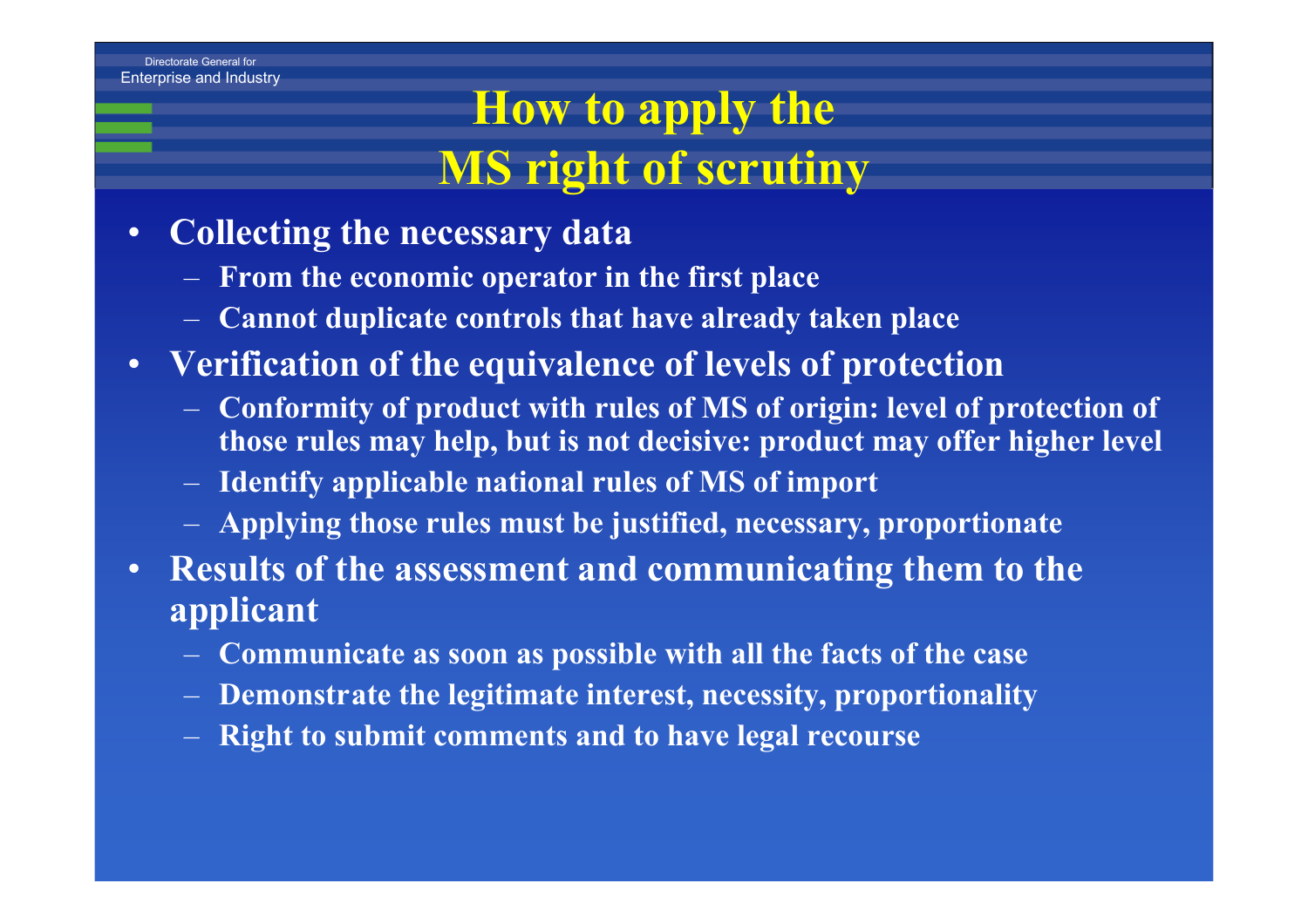#### **Mutual recognition clauses**

¾**A useful tool to ensure the application of the principle of mutual recognition:**

- **Ensuring application of the principle** For importers, exporters and national officials that have to implement the legislation
- **Transparency for economic operators**
- **Legal certainty**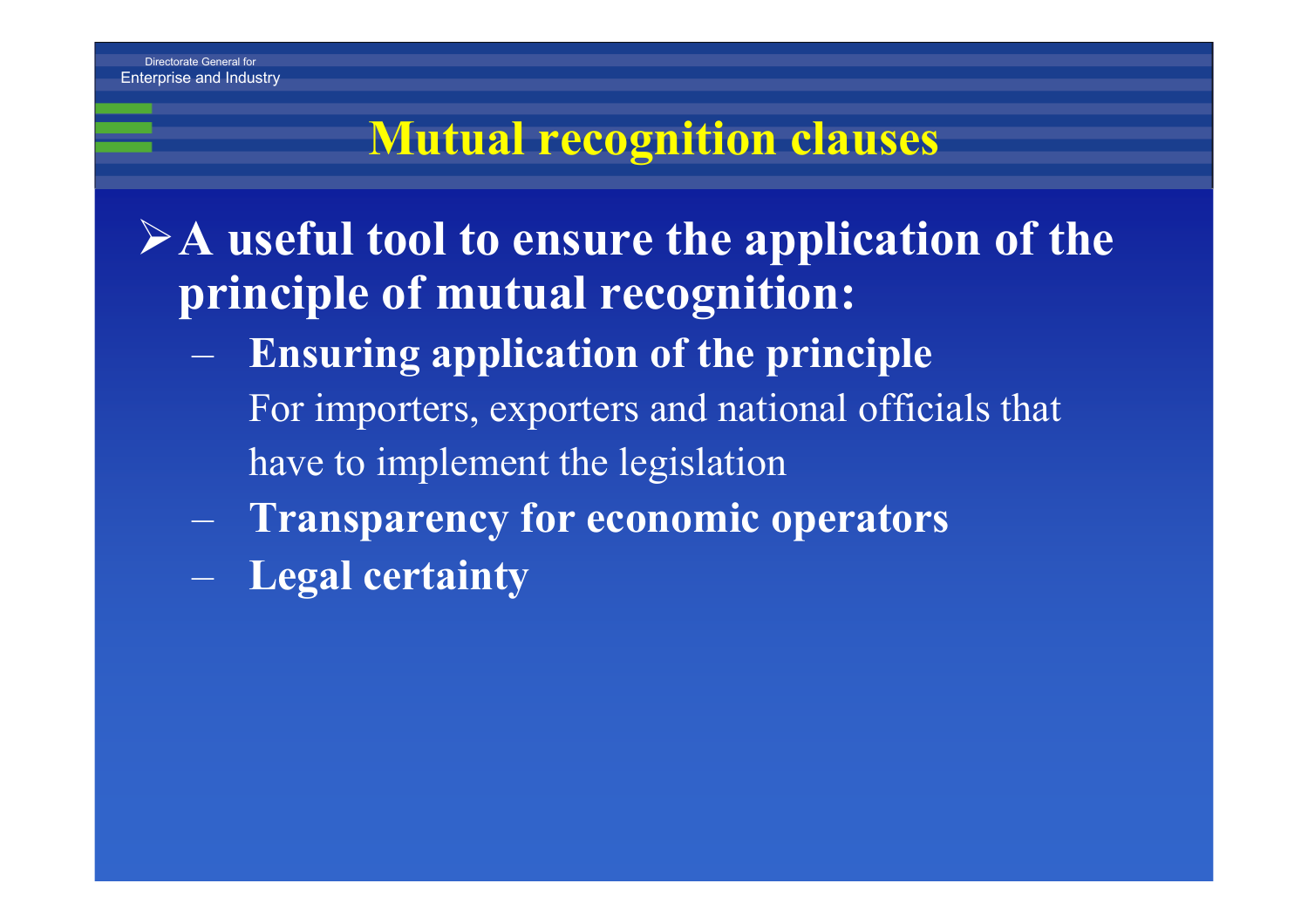## **Model of a mutual recognition clause (1)**

« The requirements of this law do not apply to products lawfully marketed and /or produced in other MS or in Turkey or to products legally produced in EFTA states which are signatories to the EEA Agreement, provided that they provide <sup>a</sup> level of protection equivalent to that sought by this law.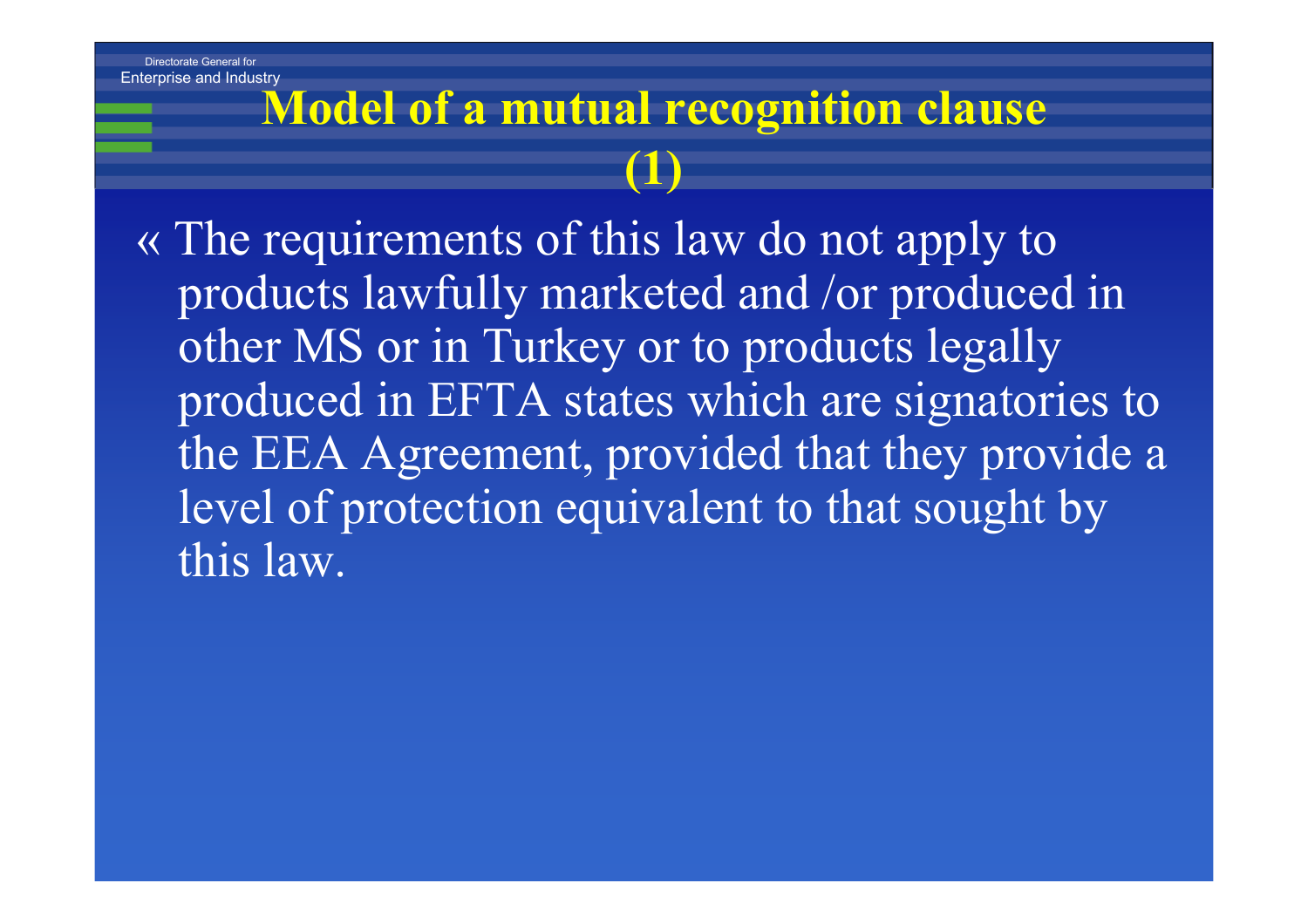## **Model of a mutual recognition clause (2)**

If the competent authorities have proof that a specific product lawfully manufactured and/or marketed in another Member State of the European Union or in Turkey, or lawfully manufactured in an EFTA State that is a contracting party to the EEA Agreement, does not provide a level of protection equivalent to that sought by this law, they may refuse market access to the product or have it withdrawn from the market, …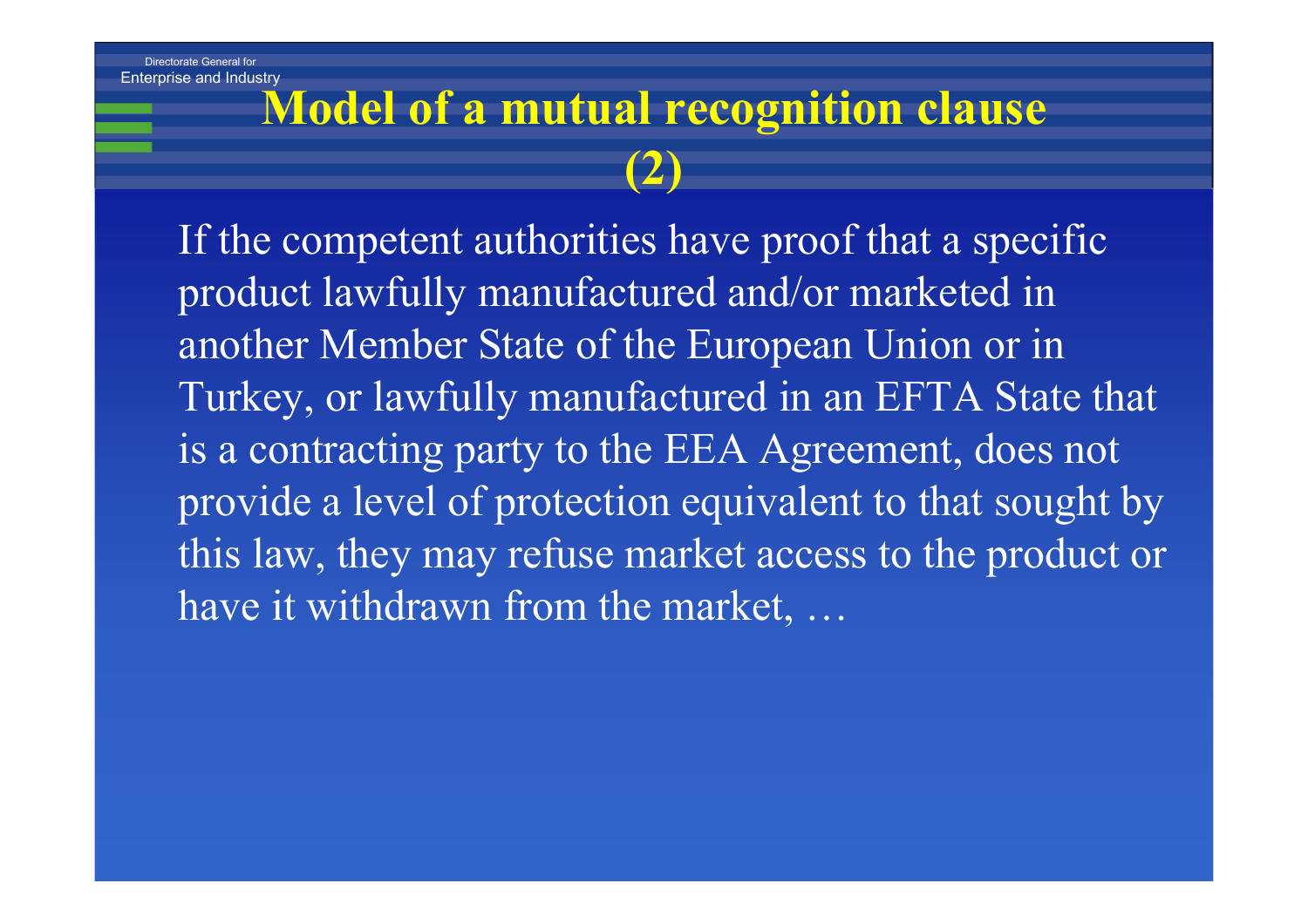## **Model of a mutual recognition clause (3)**

#### … after they:

- have informed the manufacturer or the distributor in writing which elements of the national technical rules prevent the marketing of the product in question, and
- have proved, on the basis of all the relevant scientific elements available to the competent authorities, that there are overriding grounds of general interest for imposing these elements of the technical on the product concerned and that less restrictive measures could not have been used, and
- have invited the economic operator to express any comments he may have within a period of (at least four weeks or 20 working days), before issuing an individual measure against him restricting the marketing of this product, and
- have taken due account of his comments in the grounds of the fina decision.

The competent authority shall notify the economic operator concerned of individual measures restricting the marketing of the product stating the means of anneal available to him."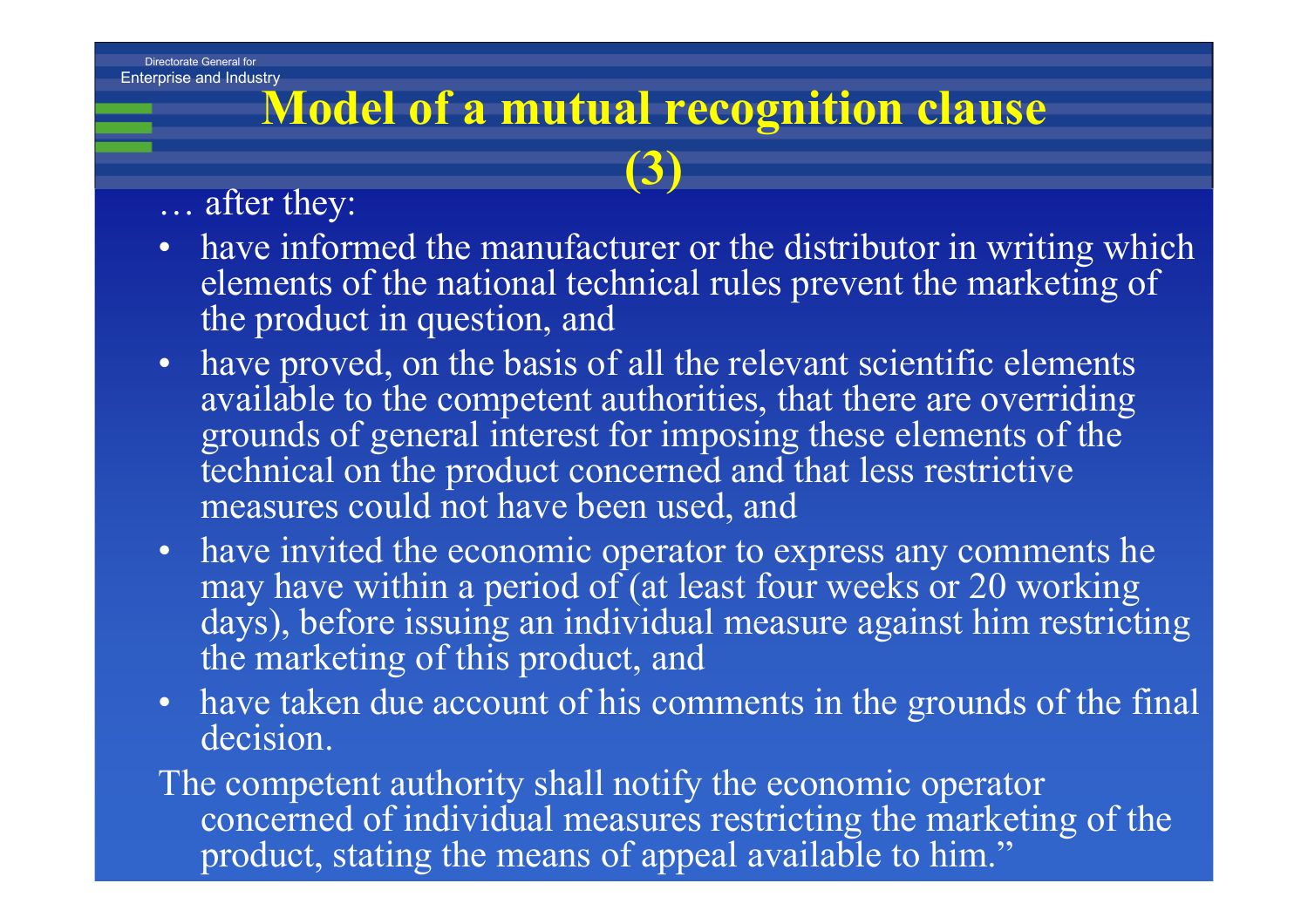#### **Benefits of mutual recognition approach**

 $\triangleright$  Economic operators are not obliged to adapt their products to the technical specifications of each MS

¾ Economic operators can continue to produce according to the technical specifications of the MS of origin

 $\triangleright$  Variety of products within the Single Market can be maintained, while their free movement is assured

¾ National laws and regulations may continue to govern national production, respecting the principle of subsidiarity